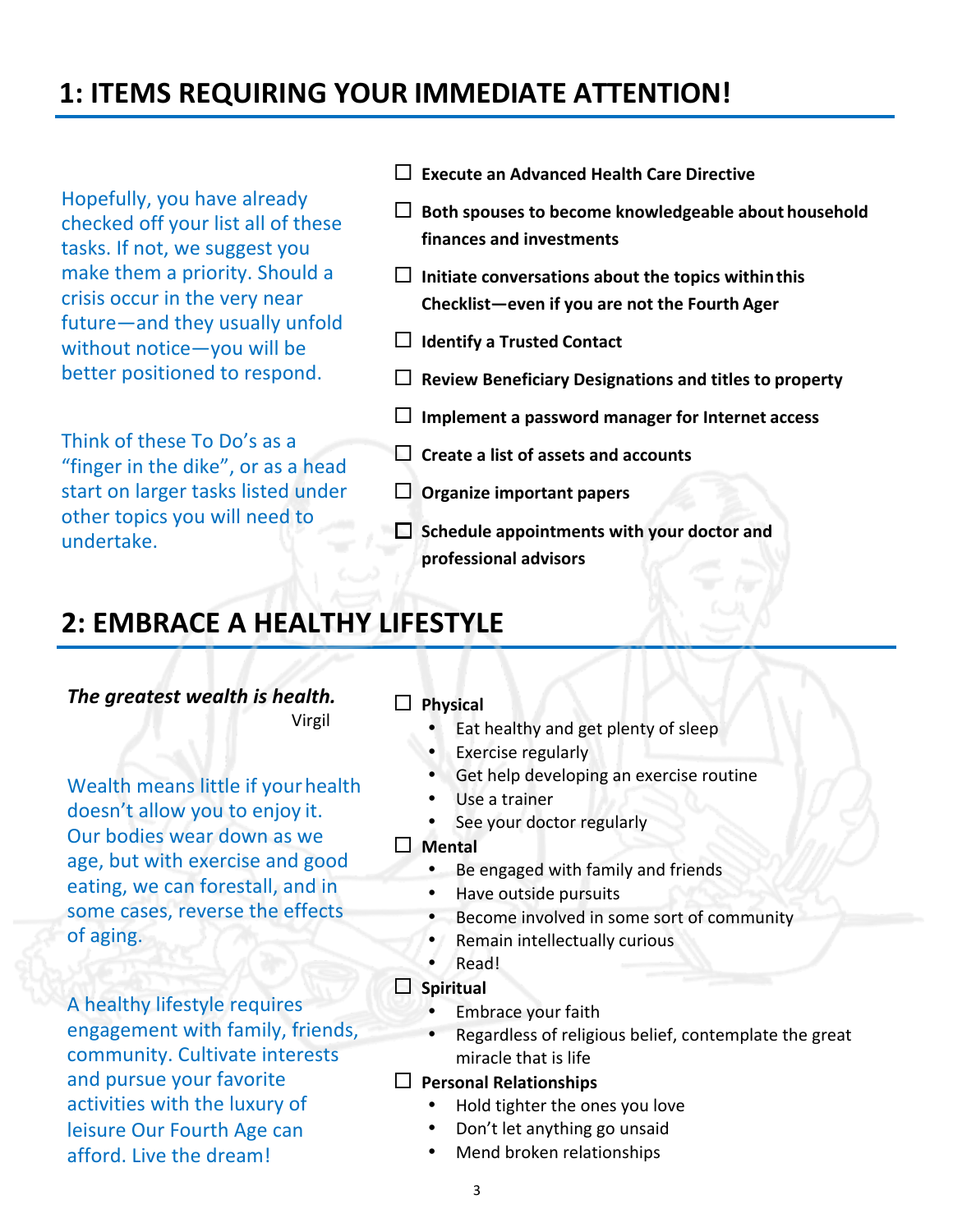# **3: REVIEW/EXECUTE HEALTH CARE LEGAL FORMS**

These tasks are not just for ensuring your wishes are carried out when you can't speak for yourself medically. Advanced directives help your family attend to their pain, heal hurt or broken relationships, care for your spiritual needs and ultimately say goodbye.

#### ¨ **Advanced Health Care Directive**

- Who will be your Health Care Representative?
- Have you completed the Health Care Instructions AKA Living Will?
- $\Box$  Be certain health care instructions are readily accessible in **the time of crisis**
- $\Box$  Is a Portable Order for Life-Sustaining Treatment (POLST) **appropriate?**
	- File your POLST with the State
	- Make it visible for times of emergency in a red envelope
	- Talk to personal healthcare representative (and your family) about your health care choices

□ Consider executing an Organ Donor Form

### **4: PLAN YOUR LEGACY**

This may be harder than you think: *Who is to receive your* **estate?** The answer can be compounded by gifts you give while still alive. Are all your children being treated equally? *Should they be?*

You need to be sure that lifetime gifting doesn't result in you outliving your resources! Often the answers to your gifting requires the calculations and projections you'll undertake in Topic<sub>6</sub>

### □ **Family**

- Children
	- $\Diamond$  Evaluate continuing financial support, if any
	- ◊ Special need trusts
	- ◊ Spendthrift trusts
	- Identify non-financial assets which have special meaning or value not easily recognized
- Testamentary bequests
- $\Box$  Lifetime gifting to family

#### $\Box$  **Charitable** gifting

- While living and/or testamentary
- Tax-efficient methods to affect gifting
- Income opportunities with Charitable Remainder or Lead Trusts
- $\Box$  Project your federal and state estate tax liability
	- Estate tax vs. "income with respect to decedent" tax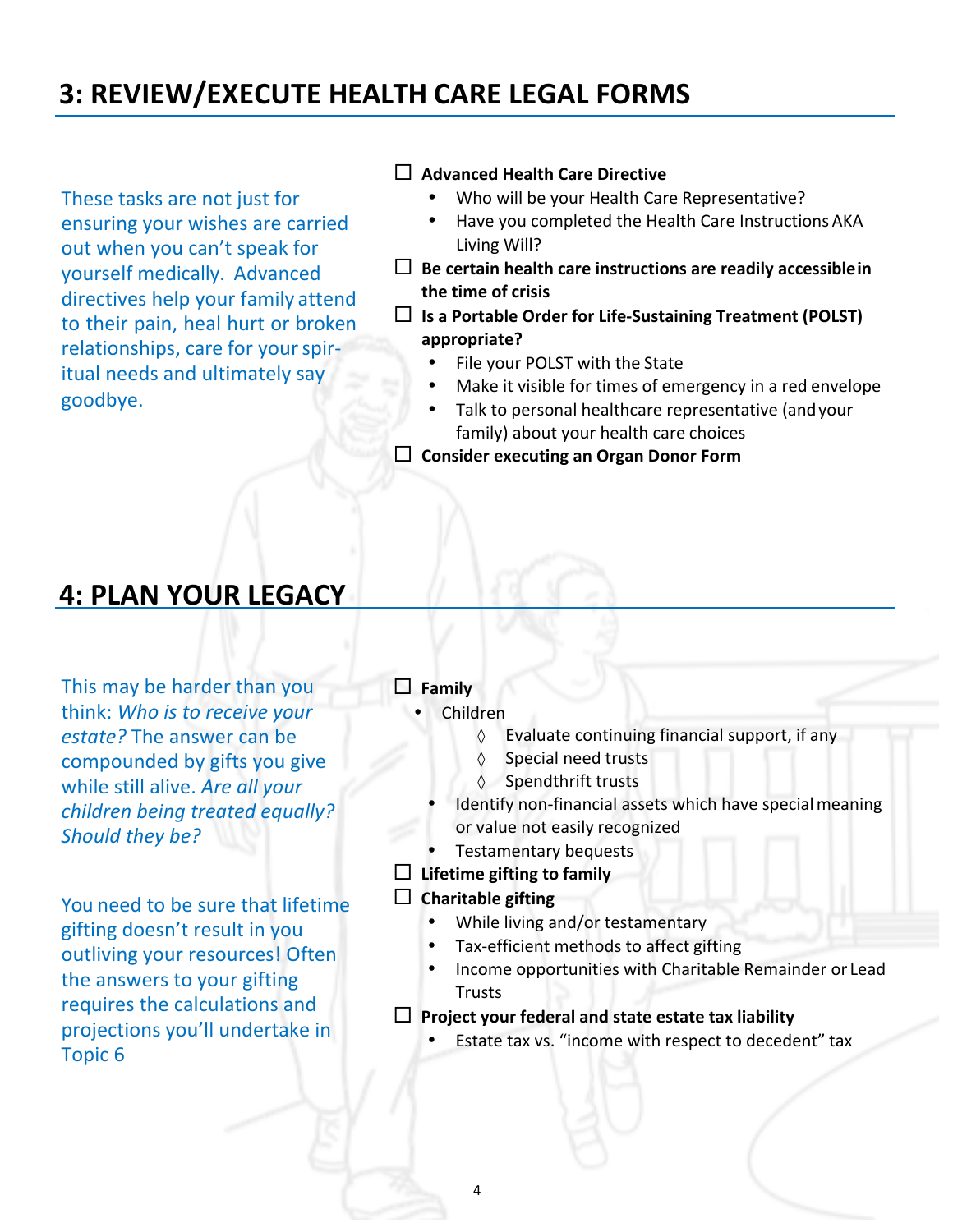### **5: ATTEND TO THE MECHANICS OF ESTATE ADMINISTRATION**

Come prepared to a meeting with an estate planning attorney. Know what you own, and have an idea as to whom you would like to give your estate.

Good legal advice can save you and your estate in taxes many multiples of the cost of planning.

Tax laws change, and so too may a well-designed estate plan. Periodically review estate documents with your legal advisor.

Your bequests are not necessarily limited to provisions in a will or trust; "will substitutes" must be evaluated.

### $\Box$  Document the important stuff

- List of assets
- Location of assets/accounts
- Passwords
- Make accessible important papers

#### $\Box$  Establish/update your will

- Is a revocable trust a better option for your circumstances?
- Is a specialized irrevocable trust needed, e.g., Income Cap, Disability, Special Needs or Legacy?
- $\Box$  **Evaluate the need for a durable power of attorney** 
	- Access during emergencies
- $\Box$  Review existing "will substitutes" that transfer assets and **property outside a will or trust**
	- Beneficiary designations
	- Wording associated with title to real property, e.g., joint tenant with right of survivorship, Transfer on Death, Pay on Death, etc.
- $\Box$  Choose successors to act in your best interests and con**sistent with your decisions**
	- Trustee or Personal Representative ◊ Individual vs. corporate
	- Trust Protector
	- Personal health care representative
	- Trusted contact
	- Conservator? Guardian?
	- "Representative payee" for Social Security purposes
- □ Power of Attorney
	- Scope and duration
	- Preapproval by custodians
	- Ready access during crisis
- $\Box$  Implement lifetime gifting, if any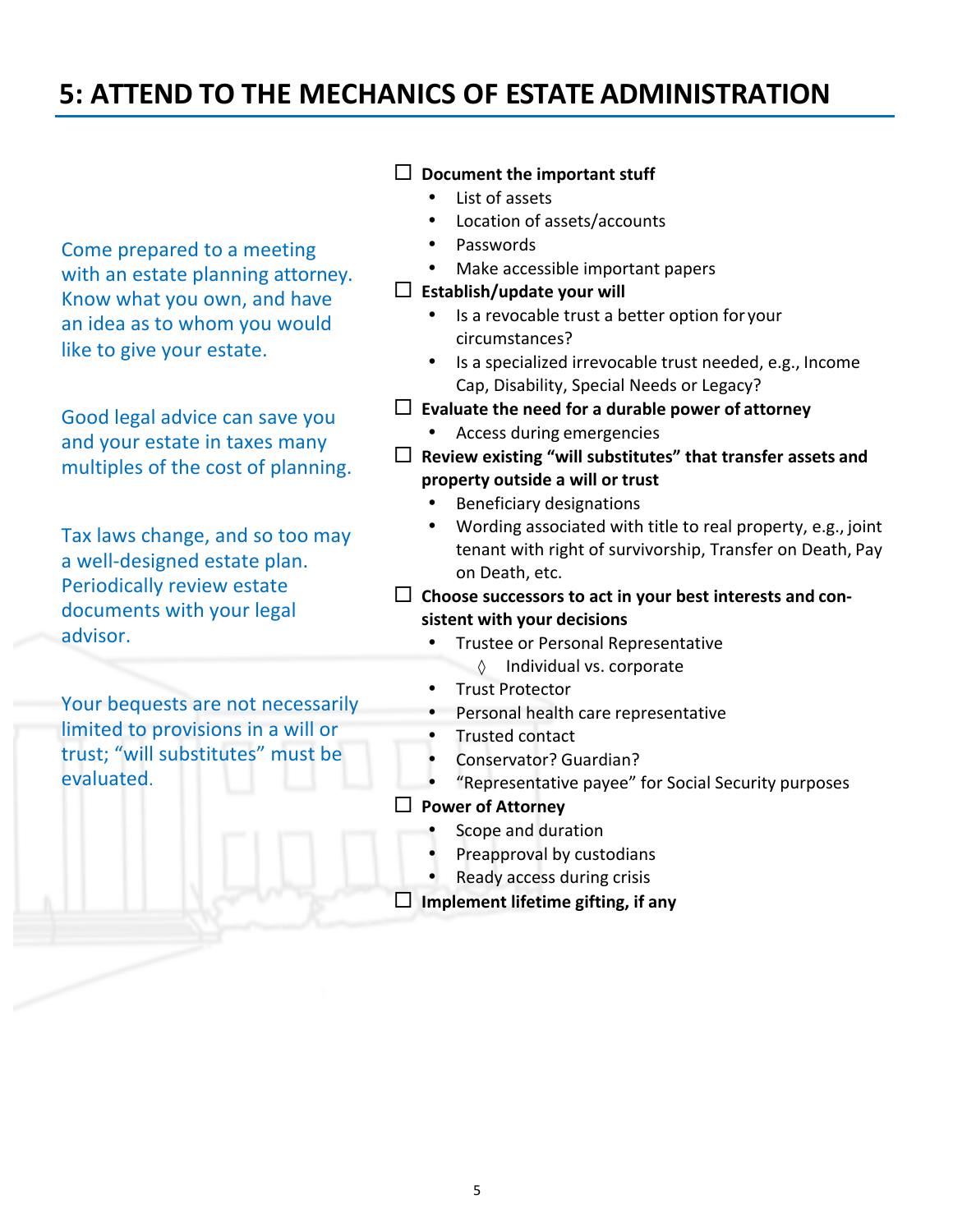# **6: UNDERTAKE A RETIREMENT INCOME FEASIBILITY STUDY**

This is often where "the rubber meets the road": *Can you afford* the lifestyle you seek without the *risk of outliving your resources?*

The issues are too numerous and calculations too complex to project your lifetime income using a "back of a napkin". Sophisticated software is a must!

Your analysis will help determine the investment of your portfolio—and as its benchmark of success in future years.

#### $\Box$  Project anticipated after-tax expenses based on a review of **your recent expenses**

- Annually recurring (food, utilities, insurance) vs. periodic (travel, auto purchases, major expenditures)
- Essential vs. discretionary
- Healthcare costs
- Maintenance of residence
- Contingency expenditures
- Increase expenses for the loss of purchasing power due to inflation
- $\Box$  Evaluate "worst case" scenarios involving prolonged **illnesses, home medical care**
- ¨ **Review Social Security projections**
	- Claiming strategies
	- Options to minimize taxation
- $\Box$  Project an achievable income stream which you cannot **outlive**
	- Include income from all sources, e.g., pensions, real estate, etc.
	- Project state and federal income taxes as an additional expense
	- Match income with future expenditures
- $\Box$  If necessary, evaluate your debt for:
	- Accelerated reduction
	- Elimination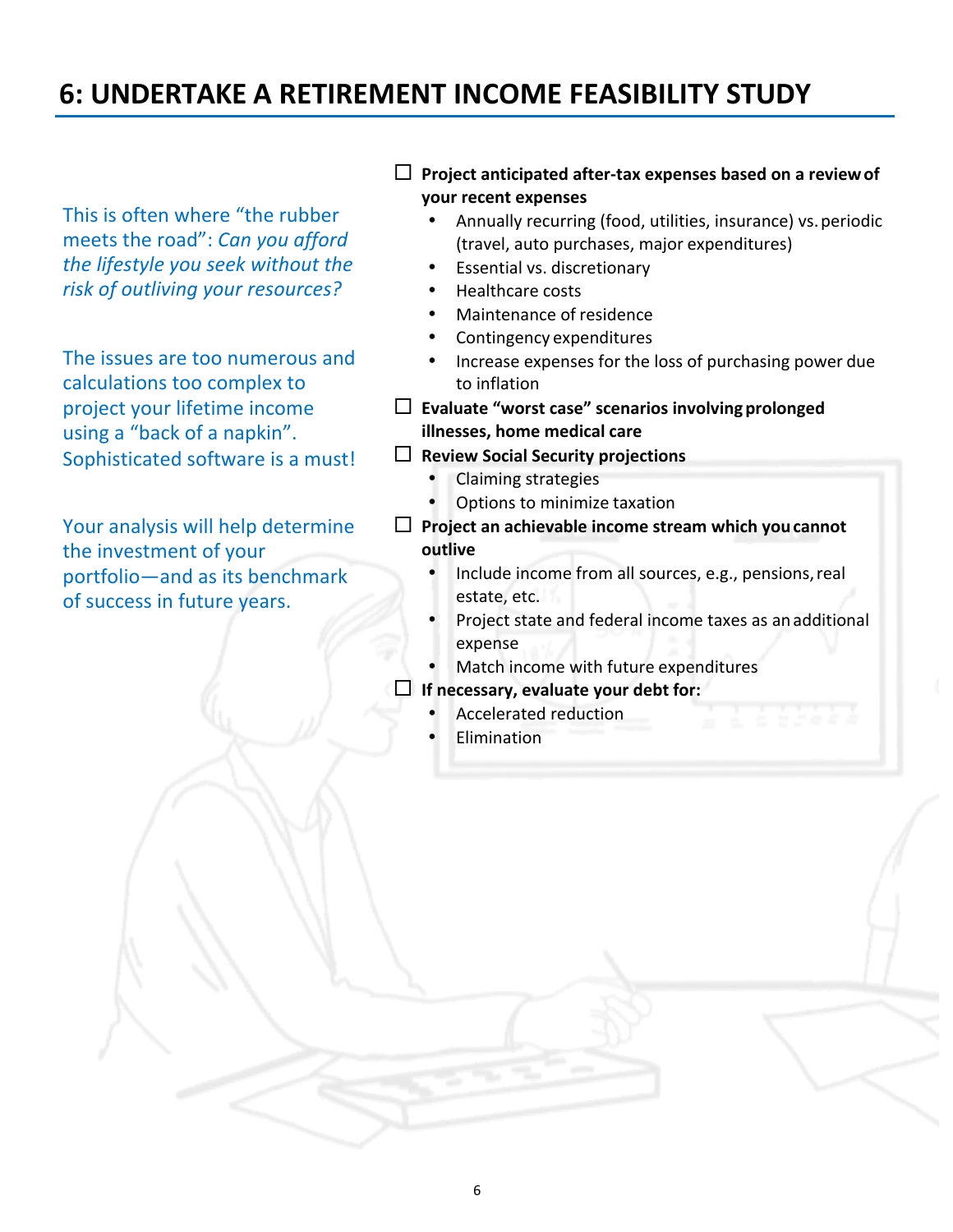# **7: INVESTING AND DAY-TO-DAY MANAGEMENT**

Topic #6 advises determining an inflation-adjusted, after-tax income you cannot outlive. The tricky part is now to invest your portfolio so as to ensure that income.

Good portfolio management requires day-to-day attention to billpaying, budget review, tax reporting—a myriad of activities that can get more challenging as you age.

### $\Box$  Portfolio management

- Utilize software tools to track your investments regardless of type or custodian
- "Guarantee" income by identifying specific accounts and/or assets which will generate your income in each of the next 10 years
- Income needed in years 11 and on might need the inflation hedge of stocks
- What is portfolio's asset allocation?
- Are return assumptions realistic and conservative?
- Can you accept the projected investment risk?
- Can you articulate to others the investment strategy being pursued?
- Assess your capacity to self-manage your account vs. using an advisor
- Will a surviving spouse or partner have the same capacity?

#### ¨ **Financial administration**

- Regular portfolio review
- Is performance consistent with long-term budgets?
- Utilize tools to track future expenses vs. a budget
	- Billpaying
- Tax matters
- $\Box$  Routinely gauge your capacity to undertake financial **matters and seek help if it gets challenging**
	- Know the senior-specific policies of your financial advisor and custodians of your accounts
- $\Box$  Do your investments reflect your philosophical beliefs **regarding the environment and social governance?**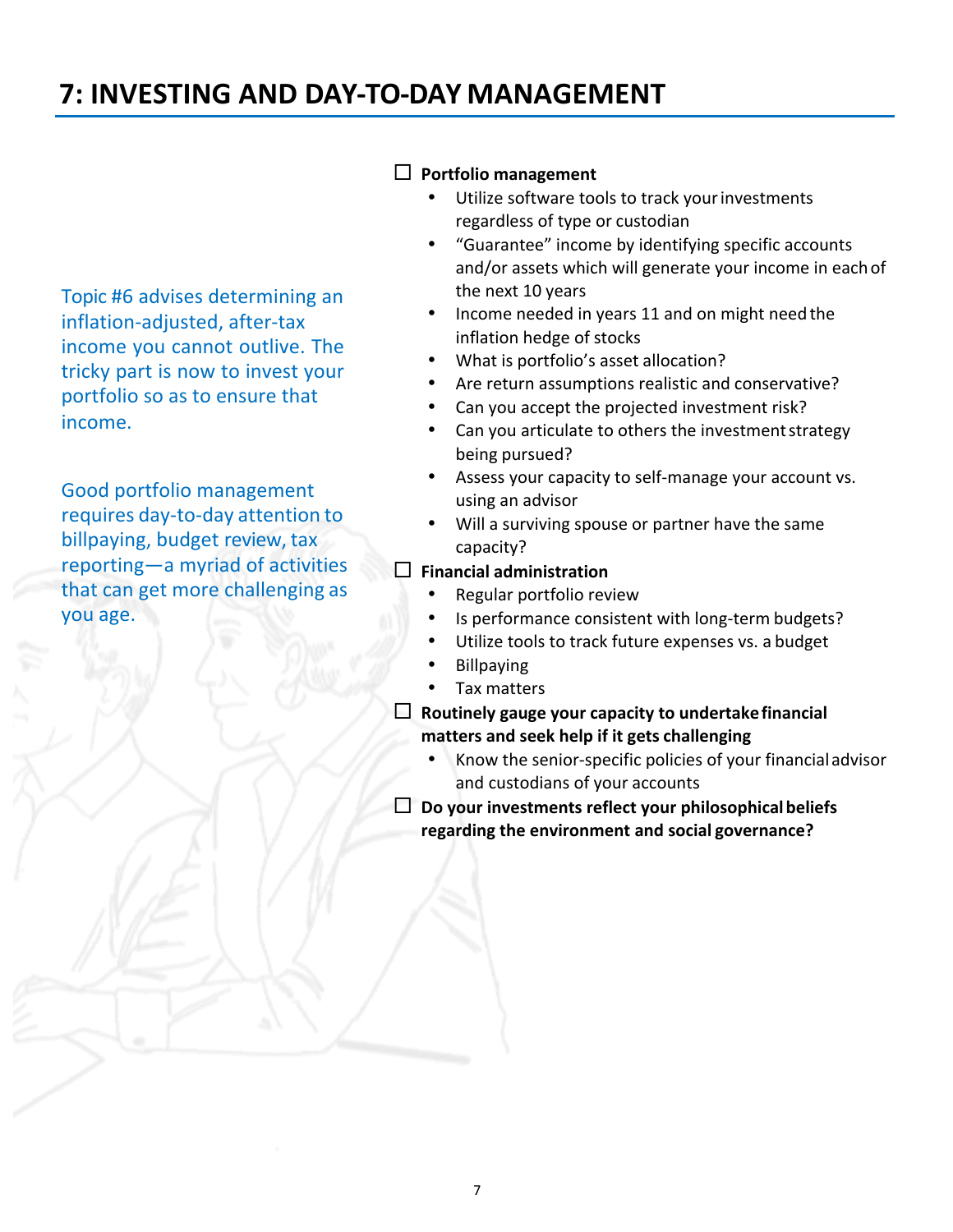# **8: MINIMIZE TAXATION**

Minimizing taxes is on everyone's list: before, during and after retirement! Tax-smart strategies encompass the kind of income you receive, when it's received, gifting (both lifetime and testamentary), and "income with respect to a decedent".

And don't forget, tax laws change in Congress' never-ending pursuit to raise revenue.

#### $\Box$  Current income strategies

- Tax-free municipal bonds
- Capital gains
	- Charitable giving from appreciated assets
- Charitable giving from IRAs as an offset to Required Minimum Distributions
- Charitable Income and Remainder Trusts
- **Annuities**
- 1031 tax-free exchanges
- ¨ **Estate taxation**
- $\Box$  Lifetime giving to reduce taxable estate
- $\Box$  Leverage federal and state exemptions
- $\square$  Stretch IRAs
- $\Box$  Charitable bequests from IRAs vs. assets receiving a steppedup basis

### **9: REDUCE YOUR RISK**

There are many different types of risk you face: *economic, market, inflation, taxation, longevity, health*—many well beyond your control. There are other risks we can insure against.

You can positively impact your continued financial security by following "best practices".

 $\Box$  Review of insurance coverage for necessity and adequacy of

#### **coverage**

- Medicare (and the need for timely sign up)
- Medicare supplemental plans
- Life
- Property & Casualty
- Umbrella liability
- Long-term care
- Disaster coverage

#### $\Box$  Cybersecurity

- Password manager software
- Multi-factor authentication
- Recognize email and texting scams (phishing and smishing)
- Best practices for avoiding malware
- $\Box$  Ignore telephone and email scams
- $\Box$  **Recognize situations that facilitate financial abuse**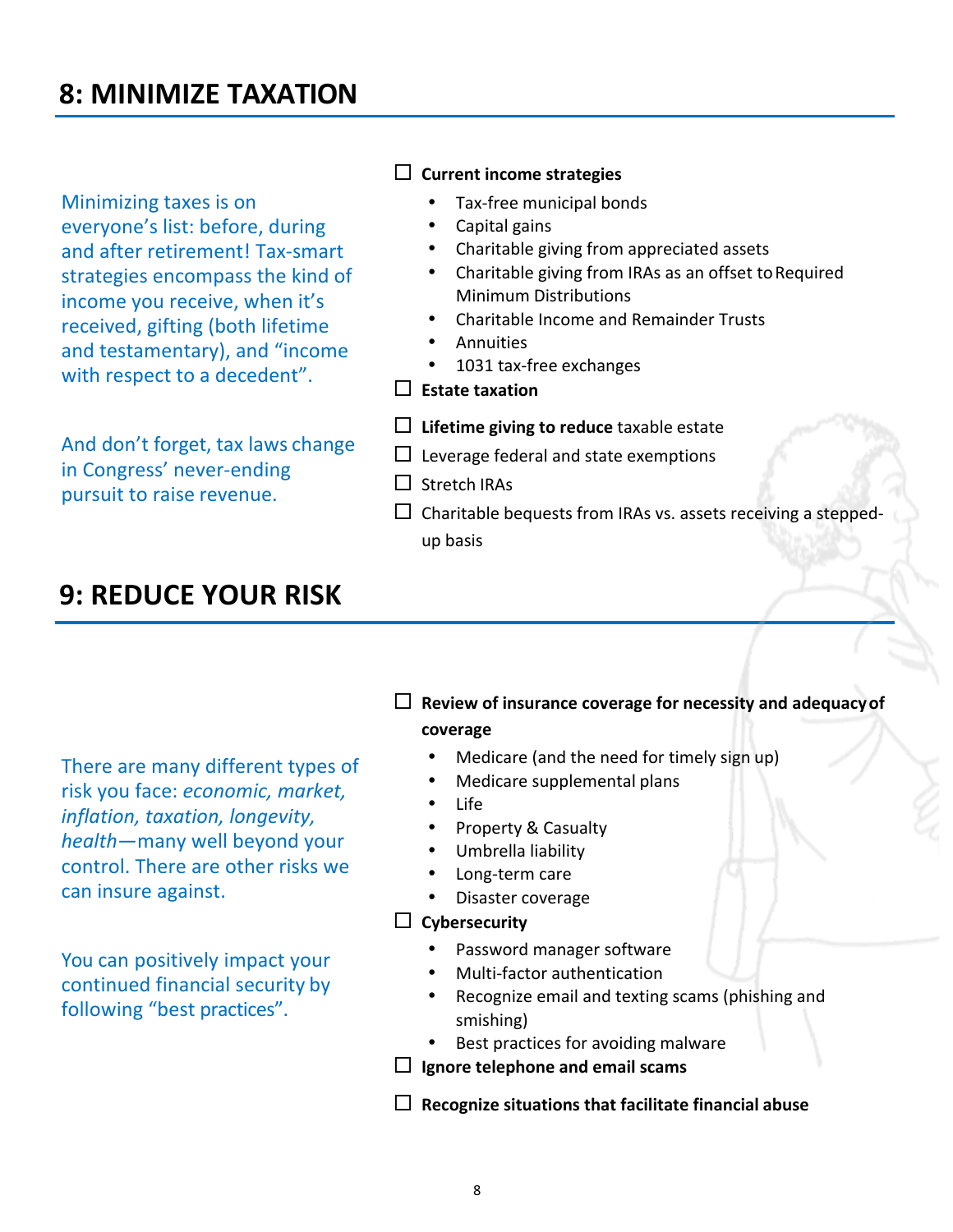### **10: EVALUATE YOUR HOUSING AS A PLACE TO AGE**

Under certain circumstances, a retirement community is highly desirable or necessary.

Aging in your home can also be a viable and preferable option under favorable circumstances. If so, your home must accommodate the probability that you will have some level of physical impairment, if only for the daily chores of bathing, dressing, cooking, eating and getting around.

- $\Box$  Organize and declutter no matter what long-term housing **options you pursue**
- $\Box$  Is your current house suitable for life-long living—or could **be with remodeling?**
	- Should you consider a move to another house better suited for aging?
- $\square$  In-home care option
	- Family caregivers
	- Respite Care and Adult Day Care
	- Housekeepers
	- Nursing care: custodial vs. skilled
	- Home and yard maintenance
	- Compliance with employment law and adequacy of liability insurance
- □ "Retirement" Communities: Independent Living, Continuing **Care, Residential Care and Assisted Living**
	- Scope of care provided
	- Costs
	- Timing vs. necessity for a move
- ¨ **Contingency Planning**
	- Housing
	- Meals
	- **Transportation**

### **11: BE A GOOD COMMUINICATOR**

On certain topics, particularly wishes about health care when in crisis, your advance communication with family and your trusted advisors is crucial. We all carry around in our heads information which needs to be shared. At some point, it becomes too late to do so.

- $\Box$  Ready access to important papers and passwords by **trustees, executers, family and trusted contacts**
- □ Put your Successor Trustee/Executor/Trusted Contact on **your safety deposit box**
- ¨ **Family meetings (and with Trusted Contact) regarding**
	- Your current situation
	- Your preferences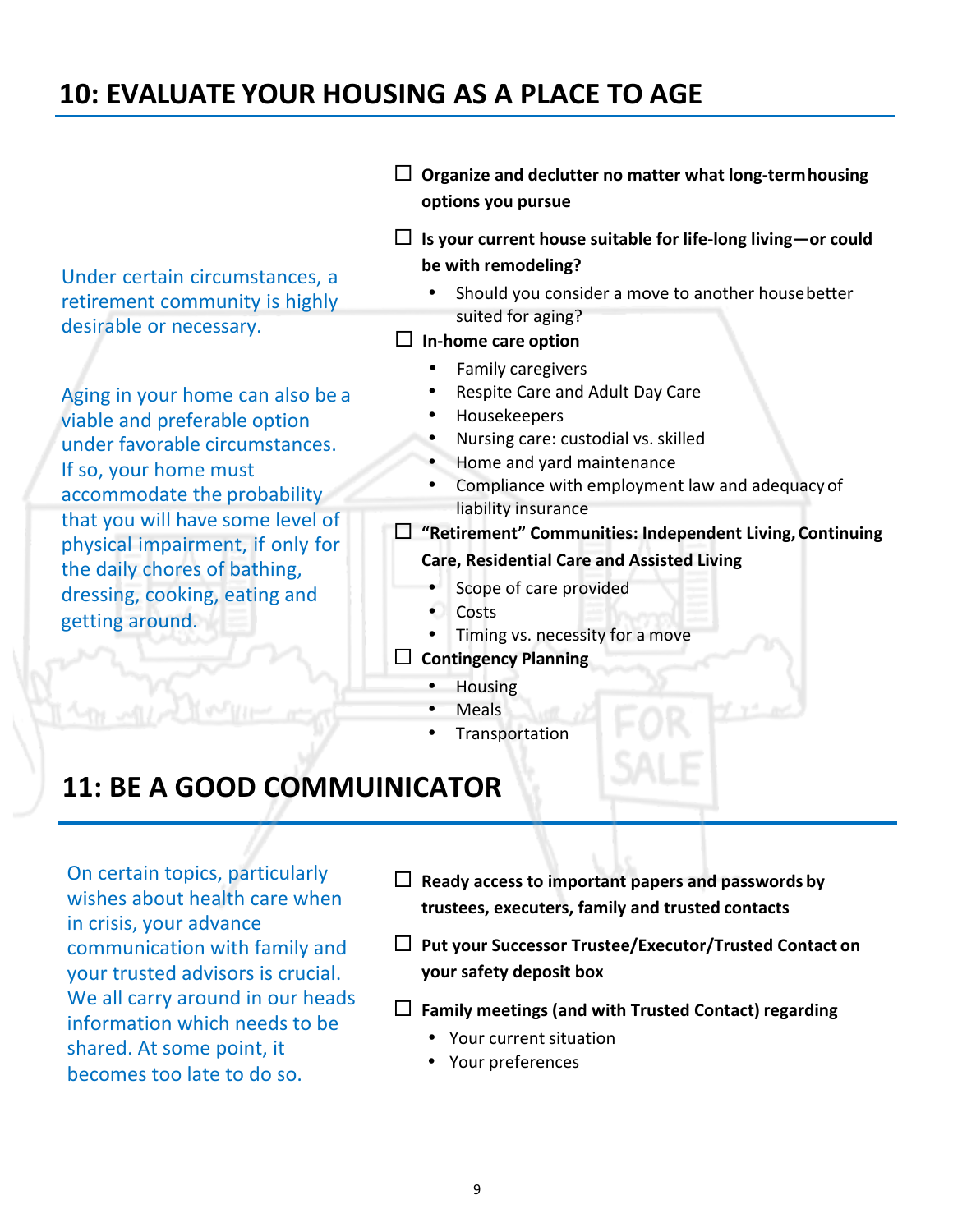# **12: GET SMARTER ABOUT FINANCIAL BASICS**

Topic 12 advises you to acquire the tools you'll need for solo living and being a survivor. Be $come$  smarter about the basicsparticularly if your spouse or partner currently has the primary responsibility for household finances. The death of a life-long companion is crisis enough if you are ill-prepared to take control of the day-to-day management of your financial life.

- $\Box$  Become familiar with basic financial concepts, sufficientlyso that you can understand and evaluate the advice you are **getting from your trusted advisors**
- $\Box$  Understand where the money is—and where it goes
- $\square$  Engage you spouse/partner in financial management and **decision-making**
- $\Box$  Promote financial education and responsibility in your **children**
	- Introduce your children to *www.Do12Things.com*

### **13: SOLO LIVING AND BEING A SURVIVOR**

By choice or circumstances, odds can be high that you'll be living alone at some pointparticularly if you are a woman. Make sure you have mastered the tasks listed in Topic 12.

Avail yourself of grief counseling.

- $\Box$  How quickly will there be access to liquid funds?
	- Custodians typically "freeze" accounts upon notice of an owner's death and await confirmation of successor's investment authority
- $\Box$  Pre-determined funeral arrangements
- □ Memorial service
- □ **Estate administration and probate**
- $\Box$  Taking on obligations for financial management
- □ Grief counseling
- $\Box$  Home and yard maintenance